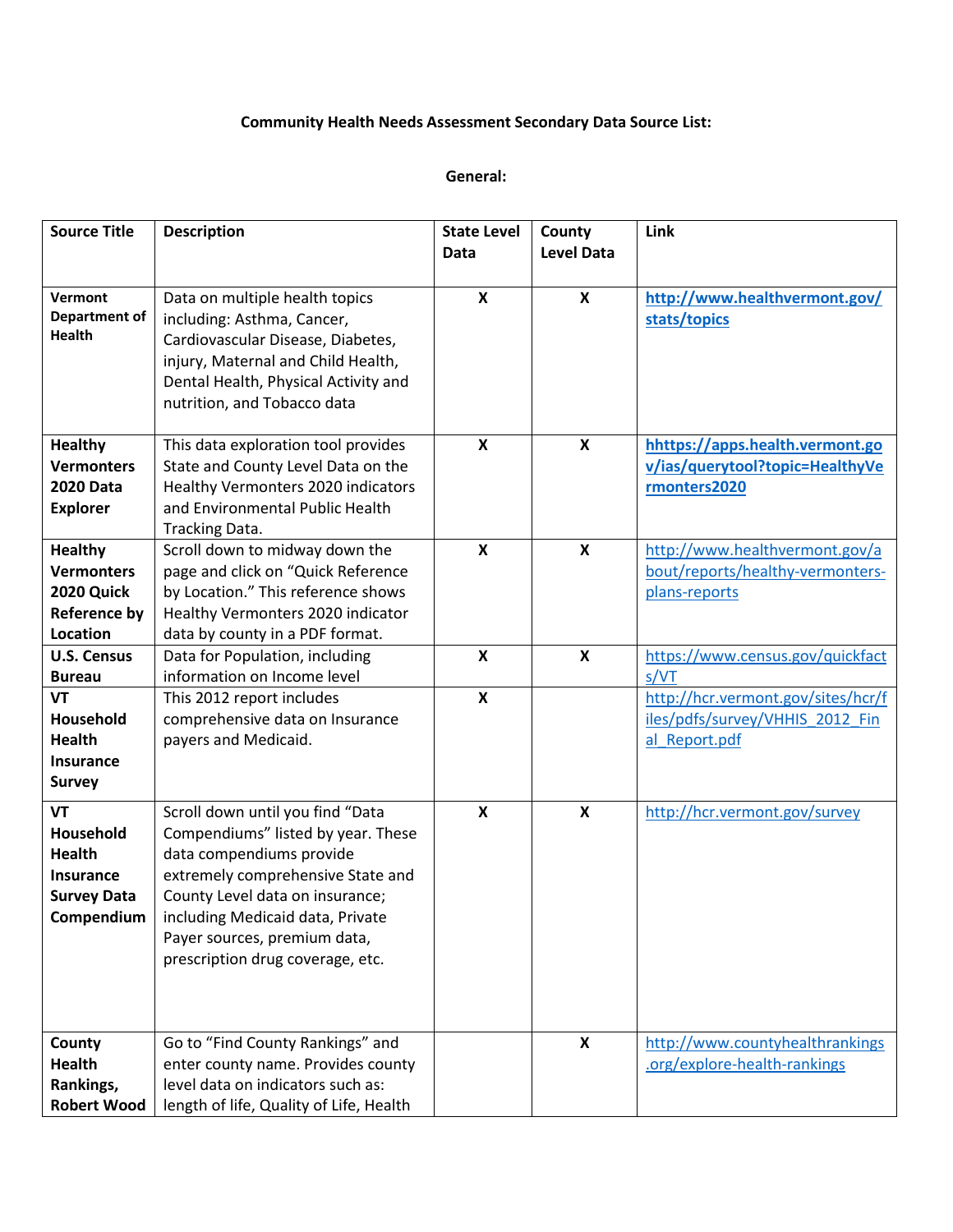| Johnson<br><b>Foundation</b><br>Vermont<br><b>Behavioral</b><br><b>Risk Factor</b> | Behaviors, Clinical Care, Social and<br><b>Economic Factors, and Physical</b><br>Environment<br>Data on demographics, health status<br>indicators, risk factor indicators, and<br>preventative screenings and                                        | $\mathsf{x}$              |   | http://www.healthvermont.gov/si<br>tes/default/files/documents/pdf/s<br>ummary brfss 2016.pd |
|------------------------------------------------------------------------------------|------------------------------------------------------------------------------------------------------------------------------------------------------------------------------------------------------------------------------------------------------|---------------------------|---|----------------------------------------------------------------------------------------------|
| <b>Surveillance</b>                                                                | behaviors.                                                                                                                                                                                                                                           |                           |   |                                                                                              |
| System.                                                                            |                                                                                                                                                                                                                                                      |                           |   |                                                                                              |
| Data USA,                                                                          | Data on a multiple topics such as:                                                                                                                                                                                                                   |                           | X | https://datausa.io/                                                                          |
| provided by<br>Deliotte,                                                           | Economy, Health and Safety,<br>Diversity, Education, and Housing                                                                                                                                                                                     |                           |   |                                                                                              |
| <b>Datawheel</b>                                                                   | and Living.                                                                                                                                                                                                                                          |                           |   |                                                                                              |
| <b>HRSA Find</b>                                                                   | Search by address to determine if the                                                                                                                                                                                                                |                           | X | https://datawarehouse.hrsa.gov/t                                                             |
| <b>Health</b>                                                                      | area is a health professional shortage                                                                                                                                                                                                               |                           |   | ools/analyzers/geo/ShortageArea.                                                             |
| Shortage                                                                           | area or medically underserved area                                                                                                                                                                                                                   |                           |   | aspx                                                                                         |
| <b>Areas</b>                                                                       | or population.                                                                                                                                                                                                                                       |                           |   |                                                                                              |
| <b>Vermont</b>                                                                     | This data source is an ongoing survey                                                                                                                                                                                                                | $\boldsymbol{\mathsf{x}}$ |   | http://www.healthvermont.gov/h                                                               |
| <b>PRAMS</b>                                                                       | of Vermont mothers who have                                                                                                                                                                                                                          |                           |   | ealth-statistics-vital-                                                                      |
| (Pregnancy                                                                         | recently given birth. Click on                                                                                                                                                                                                                       |                           |   | records/population-health-                                                                   |
| <b>Risk</b>                                                                        | "Vermont PRAMS Reports and                                                                                                                                                                                                                           |                           |   | surveys-data/pregnancy-risk-                                                                 |
| Assessment                                                                         | Briefs." This drop down should list                                                                                                                                                                                                                  |                           |   | assessment-and                                                                               |
| <b>Monitoring</b>                                                                  | the most recent PRAMS reports with                                                                                                                                                                                                                   |                           |   |                                                                                              |
| System)                                                                            | data on maternal and child health<br>topics such as: maternal depression,<br>work and workplace leave,<br>postpartum contraceptive use,<br>smoking cessation during pregnancy,<br>flu vaccination, breastfeeding and<br>childbirth preparation, etc. |                           |   |                                                                                              |

# **By Topic:**

## **Social Determinants:**

| <b>Source Title</b>                                                                         | <b>Description</b>                                                                                       | <b>State Level</b><br>Data | <b>County Level</b><br>Data | Link                                                                                 |
|---------------------------------------------------------------------------------------------|----------------------------------------------------------------------------------------------------------|----------------------------|-----------------------------|--------------------------------------------------------------------------------------|
| <b>Vermont</b><br><b>Housing and</b><br><b>Finance</b><br><b>Agency</b><br>Annual<br>Report | Data on Housing and income.<br><b>Updated Annually.</b>                                                  | χ                          |                             | https://www.vhfa.org/doc<br>uments/publications/VHFA-<br>Annual-Report-2017 0.pdf    |
| Health<br><b>Disparities of</b><br>Vermonters,                                              | Data on a variety of socioeconomic<br>factors and health disparities<br>including: Income, education and |                            | x                           | http://www.healthvermont.<br>gov/sites/default/files/docu<br>ments/2016/11/Health%20 |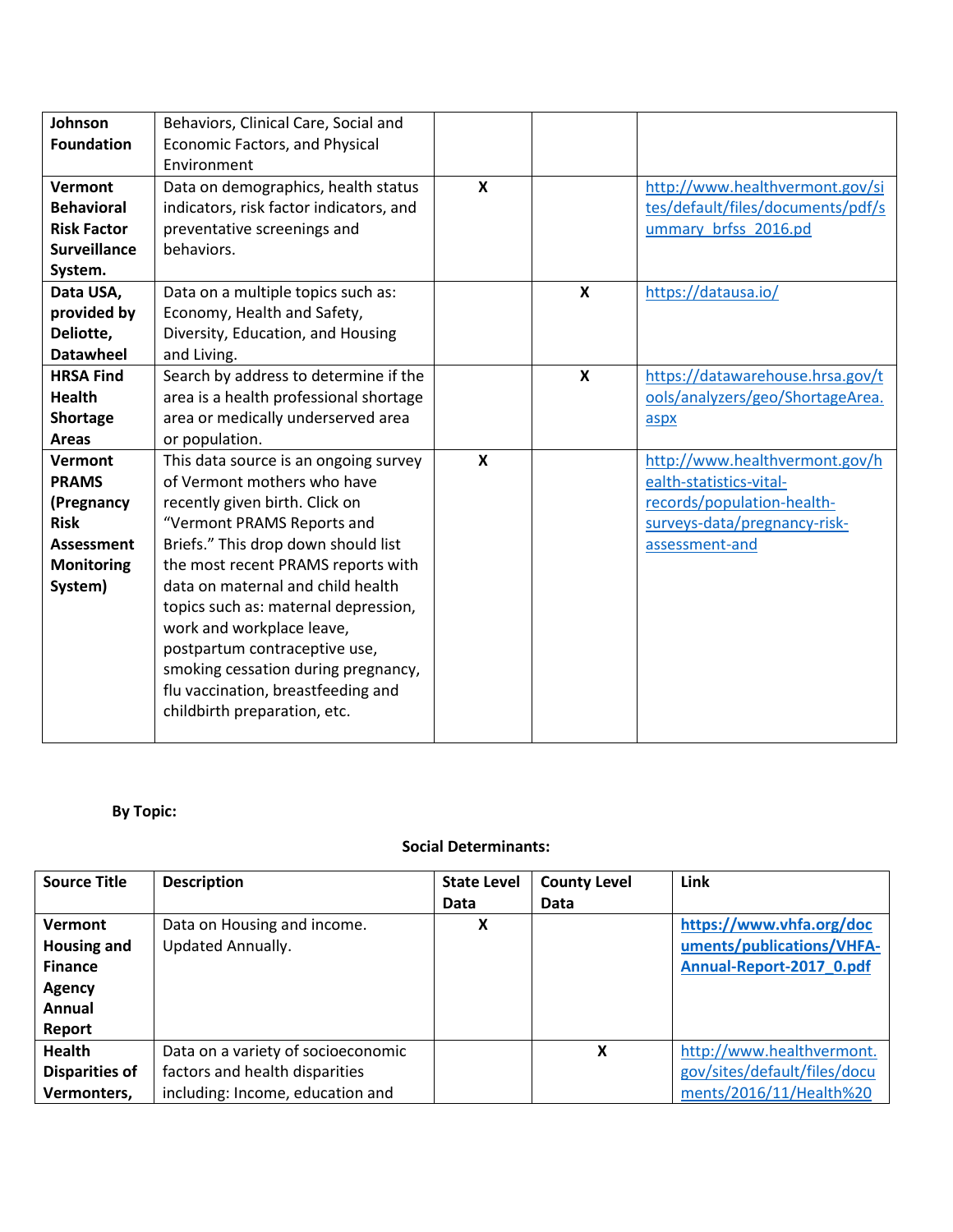| <b>Vermont</b><br><b>Department</b><br>of Health                                                                   | occupation, housing and the built<br>environment, access to care, race<br>ethnicity and cultural identity, stress,<br>disability, and depression. Published<br>2010. |   |   | Disparities%20of%20Vermo<br>nters%202010.pdf                                                                      |
|--------------------------------------------------------------------------------------------------------------------|----------------------------------------------------------------------------------------------------------------------------------------------------------------------|---|---|-------------------------------------------------------------------------------------------------------------------|
| <b>Vermont</b><br><b>Basic Needs</b><br>and Livable<br><b>Wage Report</b>                                          | Information on income and basic<br>needs expenses/cost of living.<br>Updated 2017.                                                                                   | X |   | http://www.leg.state.vt.us/j<br>fo/reports/2017%20BNB%2<br>OReport%20Revision Feb 1.<br>pdf                       |
| <b>Vermont</b><br><b>Coalition to</b><br>End<br><b>Homelessness</b><br><b>Point in Time</b><br><b>Count Report</b> | Data on homelessness in Vermont.<br>Updated regularly.                                                                                                               | X | X | http://helpingtohousevt.org<br>$/wp$ -<br>content/uploads/2012/11/2<br>017-VT-Annual-Point-in-<br>Time-Report.pdf |

## **Oral Health**

| <b>Source Title</b>                                                                                    | <b>Description</b>                                                                                               | <b>State Level</b> | <b>County Level</b> | Link                                                                                                         |
|--------------------------------------------------------------------------------------------------------|------------------------------------------------------------------------------------------------------------------|--------------------|---------------------|--------------------------------------------------------------------------------------------------------------|
|                                                                                                        |                                                                                                                  | Data               | Data                |                                                                                                              |
| <b>VT</b><br><b>Department</b><br>of Health<br><b>Burden of</b><br><b>Oral Disease</b><br>in VT Report | Data on burden of oral health in<br>Vermont. Report published in 2013.                                           | X                  |                     | http://www.healthvermont<br>.gov/sites/default/files/bur<br>den of oral disease.pdf                          |
| <b>Vermont Oral</b><br><b>Health Plan</b>                                                              | Data on oral health including, oral<br>health disease, prevention strategies,<br>workforce, etc. Published 2014. | X                  |                     | http://www.healthvermont<br>.gov/sites/default/files/doc<br>uments/2016/12/HPDP_ora<br>I health plan2014.pdf |
| 2017 Census<br>of Dentists<br>Summary<br>Report                                                        | Data on dental workforce                                                                                         | X                  | X                   | http://www.healthvermont<br>.gov/sites/default/files/doc<br>uments/pdf/DDS17ppt.pdf                          |

## **Mental Health**

| <b>Source Title</b> | <b>Description</b>            | <b>State Level</b> | <b>County Level</b> | Link                         |
|---------------------|-------------------------------|--------------------|---------------------|------------------------------|
|                     |                               | Data               | Data                |                              |
| <b>SAMHSA</b>       | Data on Mental Health in VT   |                    |                     | https://www.samhsa.gov/d     |
| <b>Behavioral</b>   | including Depression, Serious |                    |                     | ata/sites/default/files/2015 |
| <b>Health</b>       |                               |                    |                     |                              |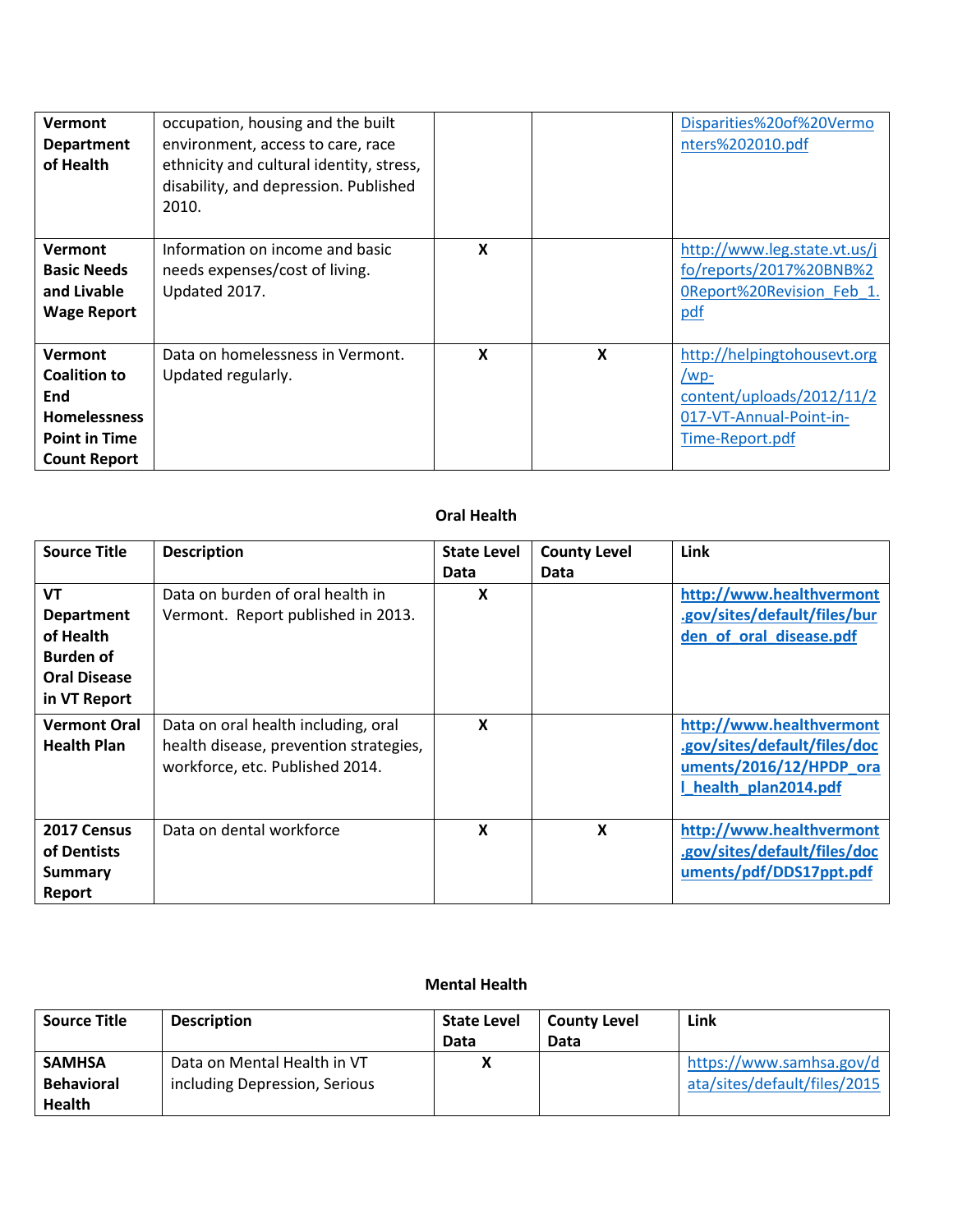| <b>Barometer:</b><br>Vermont                          | Mental Illness, and Substance Use<br>Disorders. Published 2015.      |  | Vermont BHBarometer.p<br>αt                                  |
|-------------------------------------------------------|----------------------------------------------------------------------|--|--------------------------------------------------------------|
| <b>VT Mental</b><br><b>Health</b><br><b>Scorecard</b> | Data on Mental Health, Depression<br>and Suicide. Updated regularly. |  | http://www.healthvermon<br>t.gov/scorecard-mental-<br>health |

#### **VT Department of Health**

## **List of Local Offices:**

## <http://www.healthvermont.gov/local>

## **Public Records Request**

<http://www.healthvermont.gov/about-us/contact-us/public-records>

## **Regional Hospital CHNAs**

- **Grace Cottage Hospital** <https://gracecottage.org/about-us/our-hospital/community-health-needs-assessment/>
- **Porter Medical Center**, scroll down to "Community Health Needs Assessments". Most recent CHNA update published 2015. <http://www.portermedical.org/needs-assessment-2012.html>
- **University of Vermont Medical Center.** Scroll down and click on "Download the full CHNA Report" [https://www.uvmhealth.org/medcenter/Pages/About-UVM-Medical-Center/The-](https://www.uvmhealth.org/medcenter/Pages/About-UVM-Medical-Center/The-Community/Needs-Assessment.aspx)[Community/Needs-Assessment.aspx](https://www.uvmhealth.org/medcenter/Pages/About-UVM-Medical-Center/The-Community/Needs-Assessment.aspx)
- **Northwestern Medical Center.** Click on "View 2015/2016 assessment" [https://www.northwesternmedicalcenter.org/about-nmc/hospital-data/community](https://www.northwesternmedicalcenter.org/about-nmc/hospital-data/community-assessments/)[assessments/](https://www.northwesternmedicalcenter.org/about-nmc/hospital-data/community-assessments/)
- **Central Vermont Medical Center,** Scroll down to "Publications" and click on first link for most recent CHNA under "Community Health Needs Assessments" <https://www.cvmc.org/about-cvmc/leadership/reports-and-publications>
- **Rutland Regional Medical Center.** Scroll down to "Community Health Needs Assessment Reporting for 2012-2015" and click on link for "Needs Assessment Report" <https://www.rrmc.org/about/community-health-needs-assessment/>